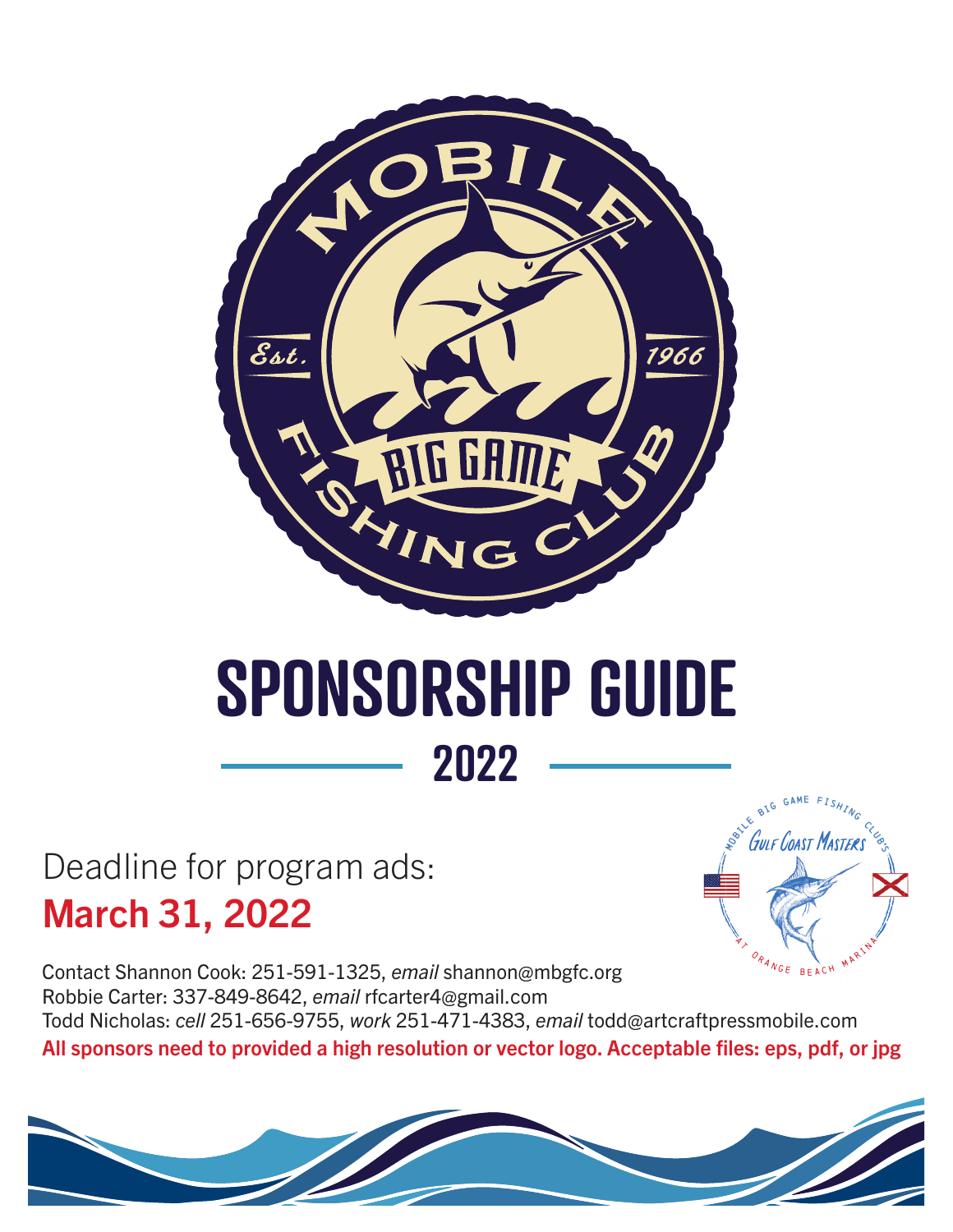# BLUE MARLIN \$15,000

- Event branding opportunities (Limited availability)
- Company banners placed throughout marina (You furnish 80"x40" or 40"x40")
- Unlimited sponsor-provided content for social media posts
- Logo placement on official scoreboard
- Outdoor vendor space by weigh-in area
- Hyperlink on tournament website
- Marketing material in all team bags (Provided by you)
- Event merchandise for sponsor
- Full Page ad in Program

# TUNA \$ 7,500

- Company banners placed throughout marina (You furnish 80"x40" or 40"x40")
- Monthly sponsor-provided content for social media posts
- Logo placement on official scoreboard
- Outdoor vendor space by weigh-in area
- Hyperlink on tournament website
- Marketing material in all team bags (Provided by you)
- Event merchandise for sponsor
- Full Page ad in Program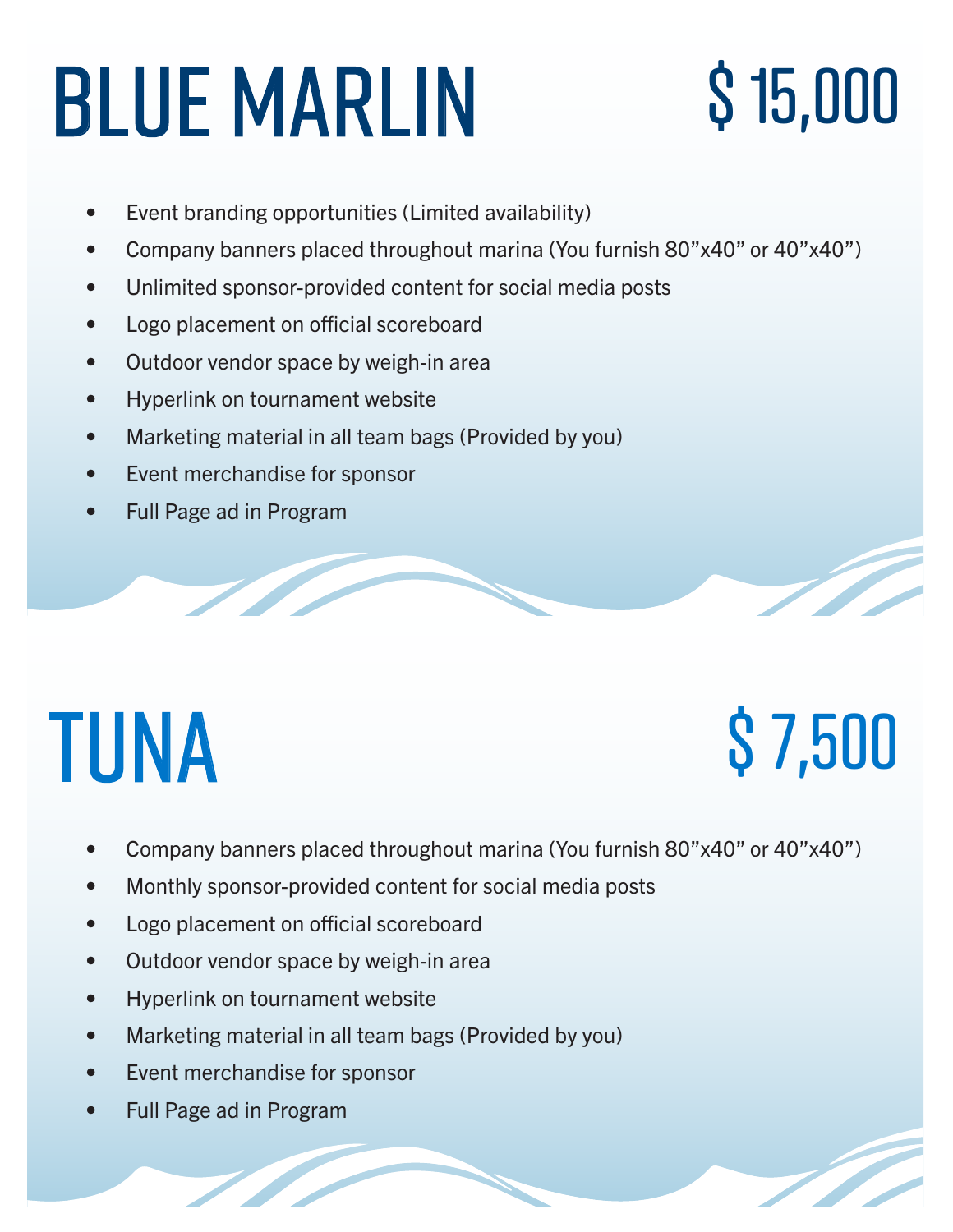# DOLPHIN \$ 5,000

- Company banners placed throughout marina (You furnish 80"x40" or 40"x40")
- Outdoor vendor space by weigh-in area
- Hyperlink on tournament website
- Social media presence on event's Facebook & Instagram platforms
- Marketing material in all team bags (Provided by you)
- Event merchandise for sponsor
- Full Page ad in Program

# WAHOO \$3,000

- Company banners placed throughout marina (You furnish 40"x40")
- Outdoor vendor space by weigh-in area
- Hyperlink on tournament website
- Social media presence on event's Facebook & Instagram platforms
- Marketing material in all team bags (Provided by you)
- Event merchandise for sponsor
- Half Page ad in Program